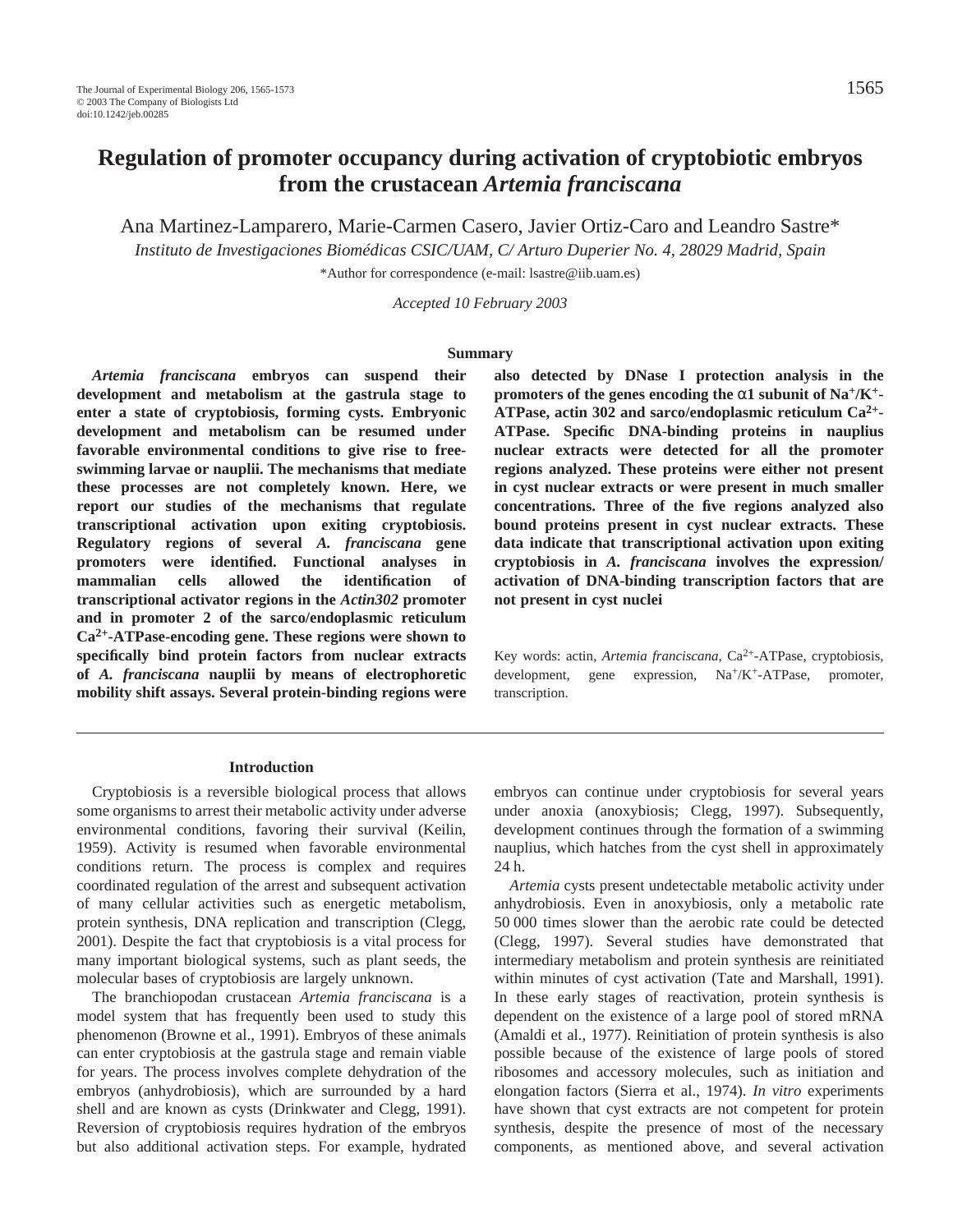# 1566 A. Martinez-Lamparero and others

mechanisms have been proposed (Wahba and Woodley, 1984; Moreno et al., 1991). One of the signals involved seems to be a rapid increase in intracellular pH, which could be determinant in the processes that mediate cyst activation (Busa and Crowe, 1983).

Transcription activation during cyst re-activation has been studied in less detail than has protein synthesis. Studies of steady-state mRNA levels have shown that some RNAs accumulate as soon as 2 h after cyst activation but most of the mRNAs studied only start to accumulate after 4 h of development (Díaz-Guerra et al., 1989; Escalante et al., 1994). These results indicate a relatively late onset of gene transcription after cyst activation compared with the rapid resumption of intermediate metabolism and protein synthesis. The mechanisms involved in transcriptional activation are largely unknown. One possibility is that transcription is repressed in the cyst and activation is the consequence of releasing repression. Alternatively, factors required for transcription could be limiting in the cyst, and their expression/activation may be induced after exit from cyst cryptobiosis. Studies of two transcription factors from *Artemia* corroborate the latter hypothesis. The expression of the TATAbinding protein (TBP) general transcription factor doubled between the cyst and developing embryo (nauplius) stages (Sastre, 1999). DNA-binding activity of the transcription factor SRF (serum response factor) increased very significantly between cyst and nauplius stages (Casero and Sastre, 2000). Moreover, van Breukelen et al. (2000) have reported activation of transcription through the increase in intracellular pH that occurs after cyst activation.

In this article, we confirm and extend previous results by analyzing the mechanisms involved in the activation of three *A. franciscana* genes whose expression is induced during development: those coding for the Na<sup>+</sup>/K<sup>+</sup>-ATPase  $\alpha$ 1 subunit (García-Sáez et al., 1997), the actin 302 isoform (Ortega et al., 1996) and the sarco/endoplasmic reticulum  $Ca^{2+}-ATP$ ase (SERCA; Escalante and Sastre, 1994, 1995). The intron/exon structure, promoter regions and transcription initiation sites of these genes have previously been characterized. Transcription regulatory regions of these promoters were identified by means of analysis of *in vitro* protein–DNA interactions and by functional analysis in cultured mammalian cells. The presence of protein factors that bind to the determined promoter regulatory regions in cyst and nauplius extracts was analyzed by electrophoretic mobility shift assays. The results obtained indicate that protein factors binding to these regulatory regions are expressed after cyst activation. The existence of repressor transcription factors specifically expressed in cyst nuclei also cannot be excluded for some of the promoter regions.

## **Materials and methods**

### *DNA constructs*

A 389-nucleotide (nt) fragment from the *Actin302* gene promoter was amplified by PCR using the oligonucleotides 5′- GGTTGTGTGGTCCTCATGCAG-3′ and 5′-CAAAGAAG-

TAACACAAGAAGC-3′ as primers. The PCR product was cloned in the luciferase reporter vector pXP2 (Nordeen, 1988). Deletions from the 5′ end of the *Actin302* promoter were performed with the *Exo*III/Mung Bean kit (Stratagene, La Jolla, USA) in the pBlueScript vector. The nucleotide sequence of the deleted fragments was determined, and some fragments were selected and cloned into the pXP2 vector. The 1.4 kb *Hin*dIII/*Bam*HI fragment of promoter 2 of the SERCA (sarco/endoplasmic reticulum Ca2+-ATPase)-encoding gene was cloned into the pXP2 vector using these same restriction sites. Fragments of promoter 2 of the SERCA-encoding gene, deleted from its 5′ end to the *Bst*EII, *Bal*I and *Cla*I restriction sites, were generated by double digestion with each of these enzymes and *Sal*I, which cuts the pXP2 vector upstream of the promoter. The fragments generated were blunt-ended at both ends by treatment with the Klenow fragment of *Escherichia coli* DNA polymerase I and re-ligated. Fragments of the distal region of SERCA promoter 2 were generated by PCR. A common oligonucleotide was used as 5′ primer for fragments F1–F5 (5′-GCCCTAGACGGTTGGCCG-3′), with the following oligonucleotides as 3′ end primers: F1, 5′-GAAAG-GTCGAGATGGCTAAGGC-3′; F2, 5′-CGAAAACTGTGG-TTCAACCCTG-3′; F3, 5′-ACTGTAGGATGACGAAAAC-TG-3′; F4, 5′-GACCGTATTTTAAACTGTAGGC-3′; F5, 5′- GGTTACCCGGCTGACTGACCG-3′. Fragments F6–F8 were generated with a common 3′ end primer (5′-GGTTACCCG-GCTGACTGACCG-3′) and the following 5′ end primers: F6, 5′-GCCTTAGCCATCTCGACCTTTC-3′; F7, 5′-CAGTTT-TCGTCAGCCTACAG-3′; F8, 5′-GCCTACAGTTTAAAAT-ACGGTC-3′. The fragments generated by PCR were cloned into the pT109 vector (Nordeen, 1988). All fragments were sequenced using the Taq dye deoxyterminator cycle sequencing kit (Applied Biosystems, Foster City, USA) and a 377 sequencer (Applied Biosystems) to ascertain the absence of mutations.

#### *Cell culture and transfection*

Monkey kidney Bsc40 cells were cultured in Dulbecco's modified Eagle's medium (Dulbecco and Freeman, 1959) supplemented with 10% newborn bovine serum and 2 mmol  $l^{-1}$ glutamine. Cells were transfected with  $5 \mu$ g of the luciferase reporter vectors and  $1\mu$ g of the β-galactosidase expression vector pCMVβ (Clontech Laboratory Inc., Palo Alto, CA, USA) by the calcium phosphate precipitation method (Chen and Okayama, 1987). Cells were harvested 48 h after transfection, lyzed and the luciferase and β-galactosidase activities determined (Murguía et al., 1995). Luciferase activity was determined with a commercial kit (Promega, Madison, USA) according to the manufacturer's instructions. The luciferase/β-galactosidase ratio was determined for each sample to correct for transfection efficiency. Each experiment was repeated at least three times with duplicate samples and means  $\pm$  s.D. are represented in the figures.

## *Electrophoretic mobility shift assays*

Nuclear extracts from *Artemia franciscana* cysts and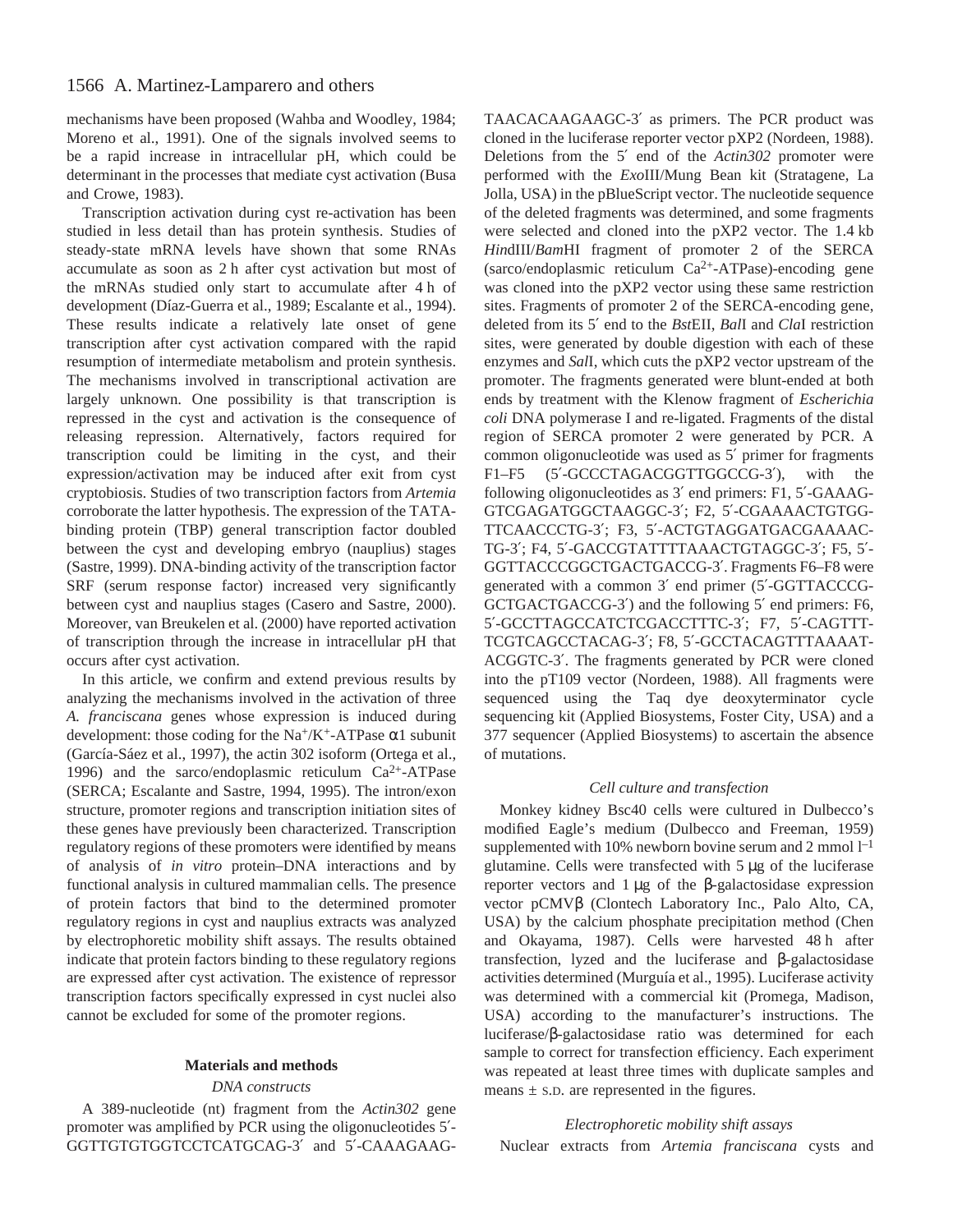A  $\Delta$ 1 –409 GGTTGTGTG GTCCTCATGC AGGATTTTTT TTCAC**/**GTATT TATAAAAAAT AATTCTACAA  $\Delta$ 2 –350 TCACAAAACA CAATCCTTTA **/**ATCTGTGGAA TATATTTAAC TCCATGACAC CAGAACGTAA  $\Delta$ 3  $\Delta$ 4 –290 GGAA**/**ATTTAA GTAAGTGTCC CACCTGTTCG TTTTATTGTT TTTTCA**/**GACT TTTTGTTTGA ∆5 –230 TAAGATTCAA CCTACGC**/**ATA TTTTAAAATT TGATTAAAAT ATAACCAATT AAAAGTTTTA  $\Delta$ 6  $\Delta$ 7 –170 ATACGGA**/**AGT ATGAGCAAAT TTCCAACATC ATCACATGCA CCGTAATTTT TCGGATG**/**TCT ∆8 **\*** –110 TATCTCGAGC TGTTTGCACA GGAGGCGATA TAAGCGCGTG ACATGTTTT**/**G TTCCT**T**ACCA –50 ATTCGCTTTG CTTCTTGTGT TACTTCTTTG /ATTGAGGCTC GAATTTCAAA **ATG**

Intron –1



nauplii, obtained after 20 h of cyst culture, were prepared as previously described (Sastre, 1999).  $10-20 \mu$ g of each extract (as indicated in each experiment) were incubated with  $1-3$  ng of 32P-labeled double-stranded oligonucleotide at 4°C for 20 min in 20 mmol<sup> $l$ –1</sup> Hepes, pH 7.0, 70 mmol<sup>1–1</sup> NaCl, 2 mmol<sup>1-1</sup> dithiothreitol (DTT), 0.005% NP40, 50  $\mu$ g ml<sup>-1</sup> bovine serum albumin (BSA), 2% Ficoll and 200  $\mu$ g ml<sup>-1</sup> Poly(dI-dC) and analyzed in 6% polyacrylamide gels. Fifty times excess of unlabeled oligonucleotides were added to the indicated incubation mixtures 10 min before the labeled oligonucleotide.

## *DNase I protection assays*

DNase I protection assays were performed according to Ausubel et al. (1994). Double-stranded DNA probes were generated by PCR reactions, where one of the oligonucleotide primers was labeled using  $[\gamma^{-32}P]ATP$  and polynucleotide kinase. Aliquots consisting of 100 000 c.p.m. of the probe were incubated with 7.5 µg or 15 µg of nuclear extracts from *A*. *franciscana* cysts, nauplii or both, as indicated in each sample. After 60 min at room temperature, the samples were incubated with  $0.02 \text{ mg ml}^{-1}$  of DNase I for 1 min, phenol/chloroform extracted, ethanol precipitated and analyzed in 6% polyacrylamide–7 mol l<sup>-1</sup>urea gels. Sequencing reactions of the same DNA fragment, using the labeled oligonucleotide as primer, were carried out with the AmpliCycle sequencing kit (Perkin Elmer, Norwalk, USA) and run in parallel to the DNase

## *Transcription regulation in Artemia cryptobiosis* 1567

Fig. 1. Functional analysis of the *Actin302* gene promoter in mammalian cells. (A) Several fragments ( $\Delta$ 1 to  $\Delta$ 8) of the *Actin302* promoter region were generated and cloned into the pXP2 luciferase reporter vector. The fragments differed in their 5′ ends, which are indicated by a solidus on the nucleotide sequence of the promoter with the corresponding name shown above. The 3′ end of all the fragments was coincident with the end of exon 1, also indicated by a solidus. Nucleotides are numbered from the ATG initiation codon in exon 2 (the intron is excluded for the numeration). (B) The different fragments indicated in A were cloned into the pXP2 reporter vector and subsequently transfected into Bsc40 cells. Cells were collected 48 h after transfection and luciferase activity was determined. Abbreviations: pXP2, the activity of the empty reporter vector; 302, the activity of the complete promoter shown in A;  $\Delta$ 1 to  $\Delta$ 8, the activity of fragments ∆1 to ∆8.

I protection assays to identify the nucleotide sequence of protected regions.

#### **Results**

## *Functional analyses of A. franciscana promoters in mammalian cells*

Several *A. franciscana* genes whose expression is induced during the initial hours after cyst activation, including those coding for the  $\alpha$ 1 subunit of Na<sup>+</sup>/K<sup>+</sup>-

ATPase, actin 211, actin 302 and sarco/endoplasmic reticulum  $Ca^{2+}$ -ATPase (SERCA), have previously been isolated and characterized (Escalante et al., 1994; Escalante and Sastre, 1994, 1995; Ortega et al., 1996; García-Sáez et al., 1997). In order to determine the main regulatory regions present in the promoters of these genes, pXP2 reporter vectors containing the luciferase gene under control of the corresponding *A. franciscana* promoters were transfected into cultured cells. Progressive deletions from the 5′ end of these promoters were also generated, cloned into the pXP2 reporter vector and transfected into mammalian cells. Promoters of the genes encoding the Na<sup>+</sup>/K<sup>+</sup>-ATPase  $\alpha$ 1 subunit and actin 211 and the muscle-specific SERCA promoter region 1 showed low activity in mammalian cells, and no significant differences were found among different fragments, which impaired the identification of possible regulatory regions (data not shown).

By contrast, analysis of the *Actin302* promoter showed that a fragment containing the more proximal 354 nt, upstream of the transcription start site, had transcriptional activity that was similar to that of the longest genomic fragment available (1063 nt). The  $354$ -nt fragment was further deleted from its  $5'$ end to generate deletions ∆1 to ∆8, whose 5′ ends are indicated in Fig. 1A. Deleted fragments were cloned into the pXP2 reporter vector and the constructs were transfected into Bsc40 cells. Luciferase activity obtained for each construct is shown in Fig. 1B. A significant difference in activity was observed between the 354-nt fragment and the longest deletion fragment (∆1), indicative of the existence of an activator region between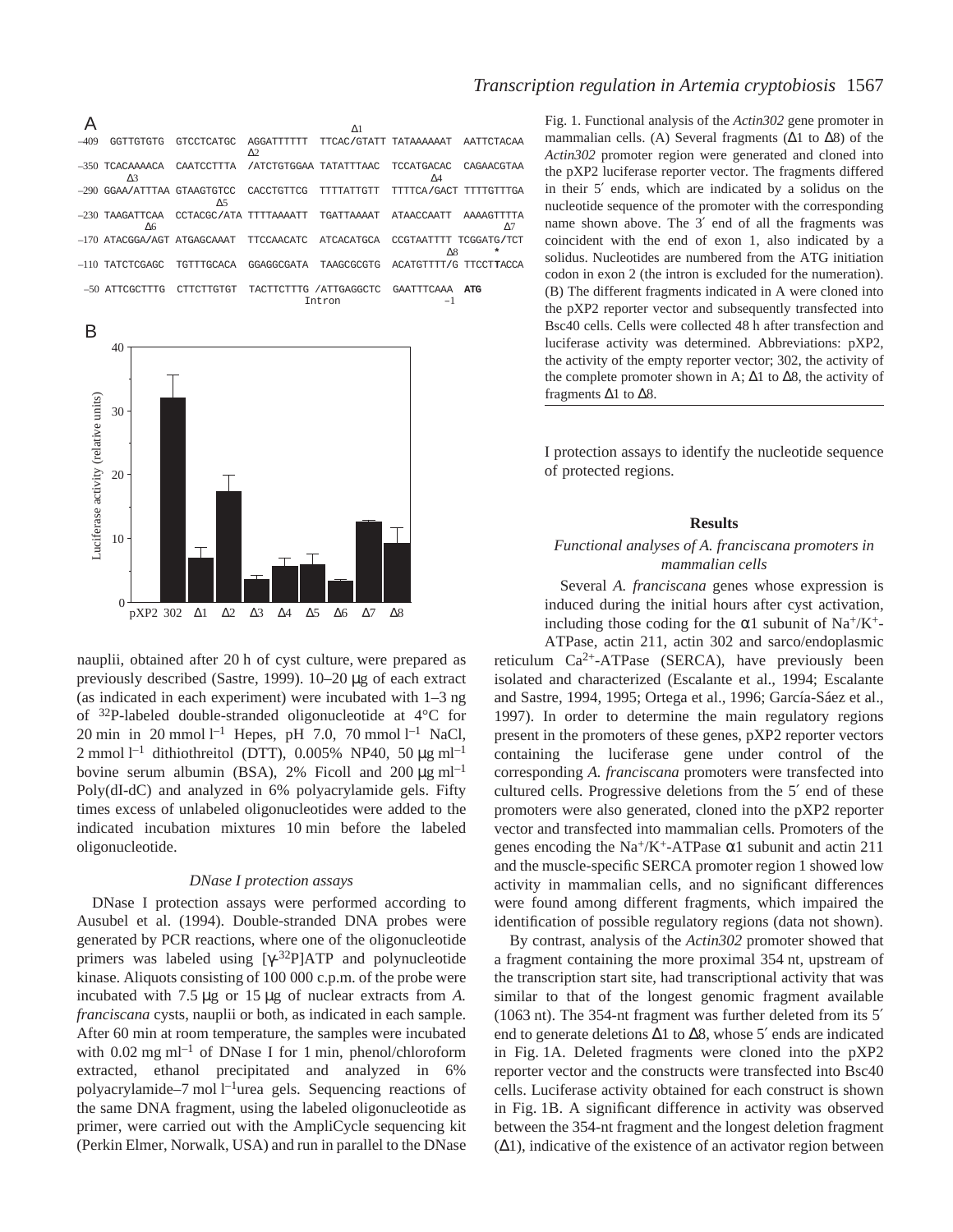# 1568 A. Martinez-Lamparero and others

nucleotides –375 and –409 of the *Actin302* promoter. The rest of the deletions analyzed gave more similar promoter activities, which were significantly higher than that of the empty reporter vector. These results are indicative of the presence of a proximal basal promoter in the *Actin302* gene.

In order to identify the possible relevance of this finding in *Artemia*, rather than in transfected mammalian cells, we studied the existence of *Artemia* proteins from cryptobiotic cysts and developing nauplii, which could specifically bind to the putative regulatory regions *in vitro*, by means of electrophoretic mobility shift assays (EMSAs). The results of these assays for the –409/–388 *Actin302* promoter region are shown in Fig. 2. Similar prominent complexes could be observed after incubation with cyst and nauplius nuclear extracts (lanes 2, 5). These complexes are specific for this DNA region, since their formation was inhibited by a 50-fold excess of the same (S) oligonucleotide (lanes 3, 6) but not with a non-related (N) oligonucleotide (lanes 4, 7). In addition to these complexes, three other slower-migrating, specific complexes were observed when the probe was incubated with nauplius nuclear extracts but not with cyst extracts (labeled with arrows in Fig. 2). The formation of these nauplius-specific complexes was significantly reduced when cyst nuclear extracts were added together with the nauplius extracts (lanes 8, 9). These results indicate that the activator region identified in mammalian cells is also a protein-binding region in *Artemia* and that some of the corresponding binding proteins are present in nauplius but not in cyst nuclear extracts.

Promoter region 2 of the SERCA-encoding gene, which directs expression in non-muscle tissues, was similarly analyzed. The analysis of a 1376-nt fragment and of several deletions originated from its 5' end is shown in Fig. 3A. The deletion of 166 nt from the 5' end of this fragment reduced promoter activity by 85%. These data suggest the presence of an activator region between nucleotides –1311 and –1477 of this promoter. A second activator region was detected between nucleotides –837 and –1120. Deletion of both regions almost completely abolished promoter activity. The –1311/–1477 region was analyzed in more detail through its subdivision into smaller fragments. To this end, the pT109 reporter vector, which contains the luciferase reporter gene under control of the minimal thymidine kinase promoter, was employed. A diagram of the fragments analyzed is shown in Fig. 3B, together with the luciferase activities obtained in Bsc40 cells. These data suggest the existence of both activator and repressor elements in this promoter region. Deletion of the more 3′ region (fragments F1–F4) increased promoter activity, suggesting the presence of a promoter region that represses transcription in mammalian cells. There is also evidence of the presence of additional activator sequences, which are present in fragments F2–F4 but only partially in fragments F1 and F6. The activity of this element is, at least partially, orientation independent, since fragment F5, which contains the complete analyzed region inverted with respect to the reporter gene, showed significant activity. This characteristic is typical of eukaryotic enhancer elements.



Fig. 2. Analysis of proteins binding to the activator region of the *Actin302* promoter. An oligonucleotide corresponding to nucleotides –409 to –388 of the *Actin302* promoter was used as a probe in an electrophoretic mobility shift assay. Either cyst nuclear extracts (10 µg; lanes 2–4), nauplius nuclear extracts (10 µg; lanes 5–7) or both (lanes 8,9) were incubated with the probe before electrophoretic analysis. Fifty times excess unlabeled oligonucleotide was added as a competitor. Lanes marked 'S' correspond to samples in which the same oligonucleotide was used as competitor, while lanes marked 'N' contain samples in which a non-related oligonucleotide, corresponding to nucleotides –1397 to –1349 of sarco/endoplasmic reticulum Ca2+-ATPase (SERCA) promoter 2, was used as competitor. Arrows indicate the migration of nauplius-specific retardation complexes.

An oligonucleotide probe was designed from the identified activator region (nucleotides –1397 to –1349) and used in EMSAs to check for the presence of proteins in *Artemia* nuclear extracts, which would bind to this DNA region. A specific retardation complex was observed after incubation of the probe with nauplius nuclear extracts (Fig. 4; lanes  $2-5$ ). The formation of this complex was reduced by a 50-fold excess of the same unlabeled oligonucleotide but not by two nonrelated oligonucleotides. This specific complex was also observed, but in much smaller amounts, when the probe was incubated with the same amount of cyst nuclear extract, (Fig. 4; lanes 6–9). An additional, slower-migrating retardation complex was observed with cyst extracts but not with nauplius nuclear extracts.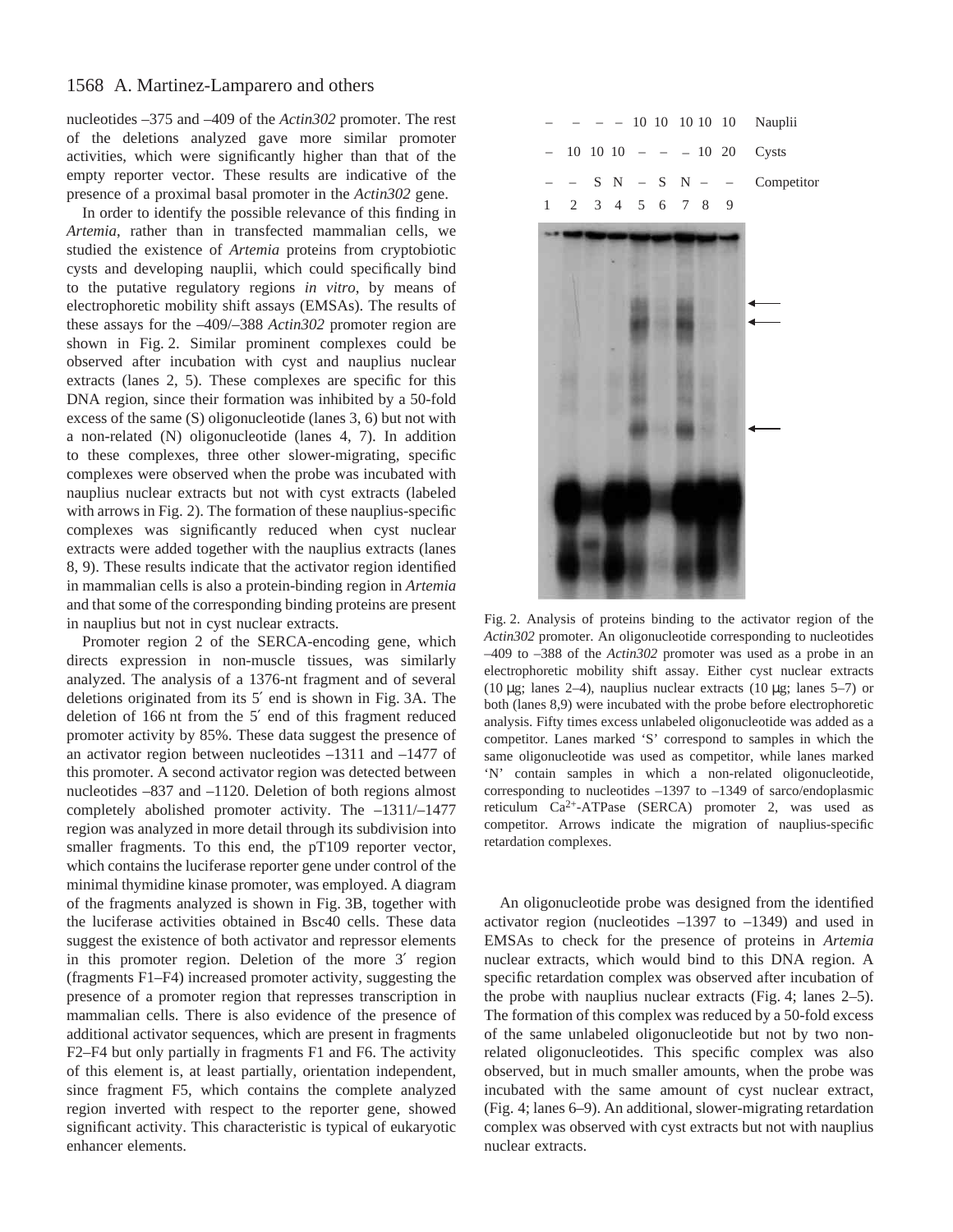

Fig. 3. Functional analysis of promoter 2 of the sarco/endoplasmic reticulum Ca2+-ATPase (SERCA)-encoding gene in mammalian cells. (A) A 1376 nt fragment of SERCA promoter 2, from nucleotides  $-1477$  to the end of exon 1 (nucleotide  $-102$ ), named ∆2.0, and smaller fragments generated from the internal restriction sites *Bst*EII, *Bal*I and *Cla*I to nucleotide –102, were cloned into the pXP2 luciferase reporter vector. DNA from these plasmids was transfected into Bsc40 cells, and luciferase activity was determined 48·h after transfection. Columns ∆2.0, ∆*Bst*EII, ∆*Bal*I and ∆*Cla*I indicate the activity obtained after transfection with these vectors, while column (–) indicates the result of transfecting the reporter vector without the promoter region. (B) The region –1477 to –1311 of SERCA promoter 2 was isolated and divided into smaller fragments through PCR reactions. The complete fragment, either in its natural orientation (C) or inverted (F5) with respect to the transcription initiation site, or the smaller fragments (F1–F4 and F6–F8) were cloned into the pT109 reporter vector, which contains the minimal thymidine kinase promoter. DNA from the different plasmids was transfected into Bsc40 cells, and the associated luciferase activity was determined 48 h later. The relative activities obtained after transfection of the reporter vector without promoter (pT109) or containing the complete fragment (C, F5) or smaller fragments (F1–F4, F6–F8) are indicated.

## *Analysis of protein-binding regions in A. franciscana promoters*

Analysis of *A. franciscana* promoters in cultured

### *Transcription regulation in Artemia cryptobiosis* 1569



Fig. 4. Analysis of protein binding to the activator region of promoter 2 of the sarco/endoplasmic reticulum  $Ca^{2+}-ATP$ ase (SERCA)-encoding gene. An oligonucleotide corresponding to nucleotides –1397 to –1349 of SERCA promoter 2 was used as probe in an electrophoretic mobility shift assay. The probe was incubated with either  $10 \mu$ g of nauplius or cyst nuclear extracts. A fifty times excess of the same (S) unlabeled oligonucleotide (lanes 3, 7) or two different non-related (N) oligonucleotides (lanes 4, 8 and 5, 9, respectively) were used as competitors. The first non-related oligonucleotide corresponds to nucleotides –1347 to –1316 of the same SERCA promoter 2 (lanes 4, 8) and the second to the consensus binding site for the transcription factor Oct-1 (lanes 5, 9). Arrows indicate the migration of specific retardation complexes.

mammalian cells is limited by the fact that only those regions recognized by mammalian transcription factors are detectable in these assays. To circumvent this limitation, we employed DNA footprinting in which protein-binding regions of the promoters were identified by DNase protection after their incubation with cyst or nauplius nuclear extracts. These experiments also allowed a comparison of DNA-binding proteins present in nuclear extracts from cysts or nauplii.

An end-labeled fragment of the proximal promoter region of the Na<sup>+</sup>/K<sup>+</sup>-ATPase  $\alpha$ 1-subunit-encoding gene promoter was incubated with different amounts of cyst or nauplius nuclear extracts, or with mixtures of both of them, and submitted to partial digestion with DNase I (Fig. 5A). Some nucleotide bonds were protected from DNase digestion after incubation with nauplius extracts but not with cyst nuclear extracts. Addition of cyst nuclear extracts together with nauplius extracts did not alter the protections observed with nauplius extracts alone. Some of the additional bands observed after incubation with nauplius nuclear extracts could be due to the activity of an *A. franciscana* DNase whose expression is induced during development (Domingo et al., 1986). These results indicate the presence of nauplius-specific DNA-binding proteins that are not detected in cyst nuclear extracts. To confirm these results, oligonucleotide probes were designed from one of the protected regions (nucleotides –207 to –188, indicated by an open box in Fig. 5A) and used in EMSAs. The results (Fig. 5B) indicate the formation of specific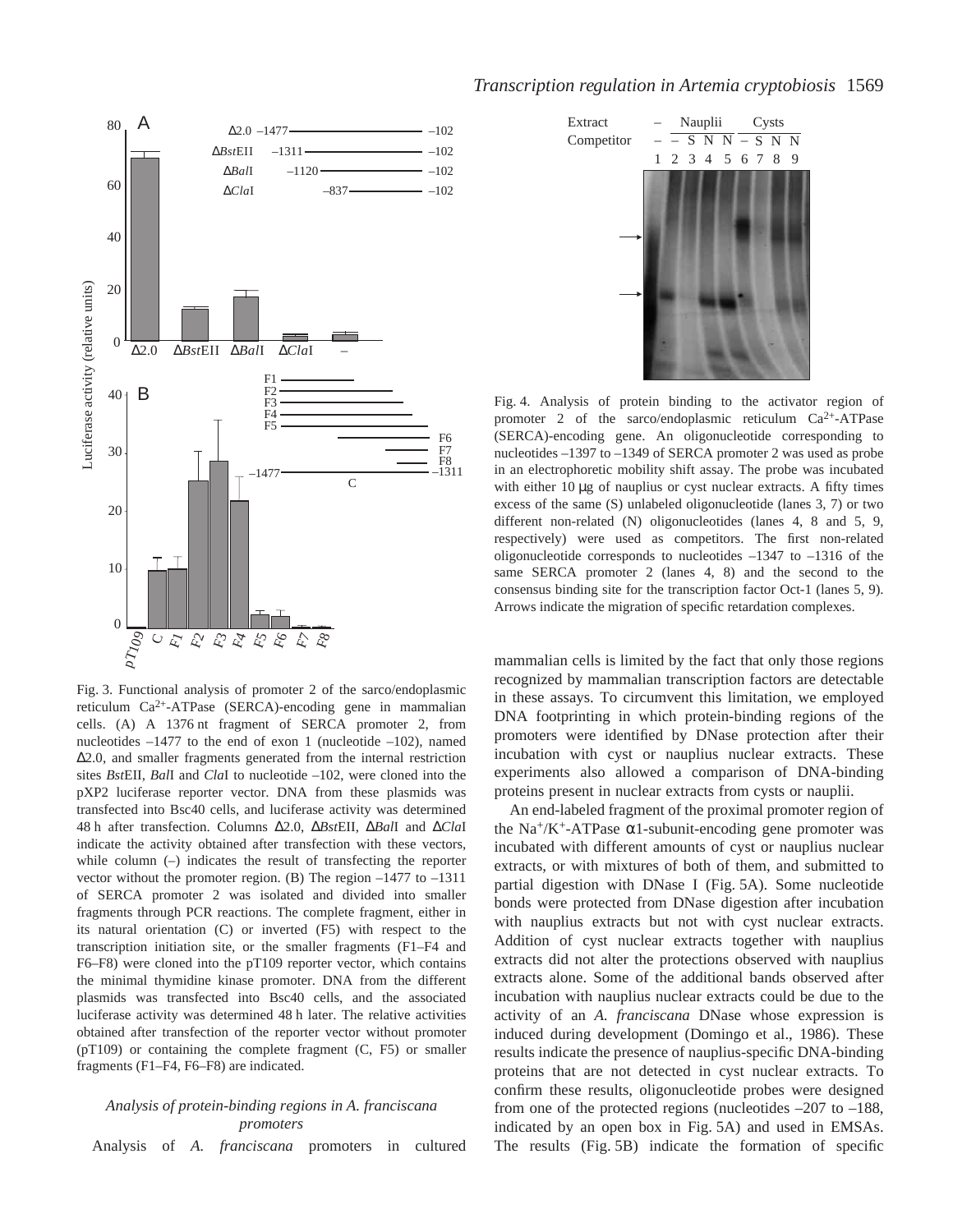

Fig. 5. *In vitro* analysis of protein-binding regions of the promoter of the Na<sup>+</sup>/K<sup>+</sup>-ATPase  $\alpha$ 1 subunit-encoding gene. (A) The indicated amounts of cyst or nauplius nuclear extracts were incubated with an asymmetrically labeled probe from the proximal region of the  $Na^{+}/K^{+}$ -ATPase  $\alpha$ 1-subunit-encoding gene promoter. After incubation, the samples were subjected to partial DNase I digestion and analyzed in 6% polyacrylamide-7 mol  $l^{-1}$  urea gels. Nucleotide sequencing reactions of the same fragment were used to locate the digestion products. The open box on the right indicates the protected region that was analyzed in B. (B) An oligonucleotide probe of the region indicated in A, corresponding to nucleotides –207 to –188, was incubated with nauplius (lanes  $2-4$ ; 15 µg), cyst (lanes 6–8; 20 µg) or both (lane 5) nuclear extracts and analyzed by polyacrylamide gel electrophoresis (PAGE). The same unlabeled oligonucleotide was used as a specific competitor (S; lanes 3, 7), while an oligonucleotide from nucleotides –240 to –221 of the *Actin302* promoter was used as a non-related competitor (N; lanes 4, 8). Arrows indicate the migration of nauplius-specific retardation complexes.

DNA–protein complexes when the probe is incubated with nauplius nuclear extracts but not when incubated with cyst nuclear extracts. The addition of cyst nuclear extracts together with nauplius extracts did not affect the formation of DNA–protein complexes (Fig. 5B; lane 5).

The proximal region of the *Actin302* promoter was also analyzed by footprinting. Protection from DNase I digestion was observed after incubation with nauplius nuclear extracts but not with cyst nuclear extracts (Fig. 6A). Simultaneous incubation with both extracts did not alter the protection observed with nauplius extracts. An oligonucleotide probe that includes the protected region shown in Fig. 6A (open box) was used for EMSAs. A specific protein–DNA complex was detected after incubation with nauplius nuclear extracts, indicated by an arrow in Fig. 6B. No specific complexes were observed after incubation of the probe with cyst nuclear extracts. Incubation with cyst and nauplius nuclear extracts slightly decreased the intensity of the protein–DNA complex obtained with nauplius extracts.

Finally, similar footprinting experiments were carried out with a fragment of the proximal region of promoter 2 of the SERCA-encoding gene. A representative region of the footprint is shown in Fig. 7A. DNase I protection was once again observed after incubation of the DNA with nauplius nuclear extracts but not with cyst nuclear extracts. Simultaneous incubation with both extracts produced the same protection as with nauplius extracts alone. An oligonucleotide probe was designed for the protected region shown in Fig. 7A (indicated by the open box) and used for EMSAs. A specific protein–DNA complex was observed after incubation with cyst extracts (Fig. 7B). A similarly migrating complex was also observed with nauplius nuclear extracts. In addition, a fastermigrating complex was specifically observed after incubation with nauplius extracts.

#### **Discussion**

The mechanisms that mediate the reduction of biological activity at the onset of cryptobiosis and its reactivation upon exit from this state are not completely understood. We have focused on the mechanisms that mediate repression of transcription in the cryptobiotic *A. franciscana* cyst and its activation after biological activity and embryonic development are resumed. Two extreme models can be considered. According to the first one, transcription could be actively repressed as the embryo enters cryptobiosis. Several mechanisms could be involved, including changes in chromatin structure and accumulation of transcription repressor molecules. Alternatively, a decrease in the levels of activator transcription factors may occur, and their paucity would lead to the absence of transcription. Activation of transcription, once cryptobiosis has ceased, would require removal of the repressor molecules, according to the first model, or induction of activator molecules, if the second model holds true. Nevertheless, it is likely that both models are valid to different degrees, depending on the gene under study.

To help clarify this issue, we examined protein binding to different gene promoters in cryptobiotic embryos and in embryos that have resumed development. We analyzed the

1570 A. Martinez-Lamparero and others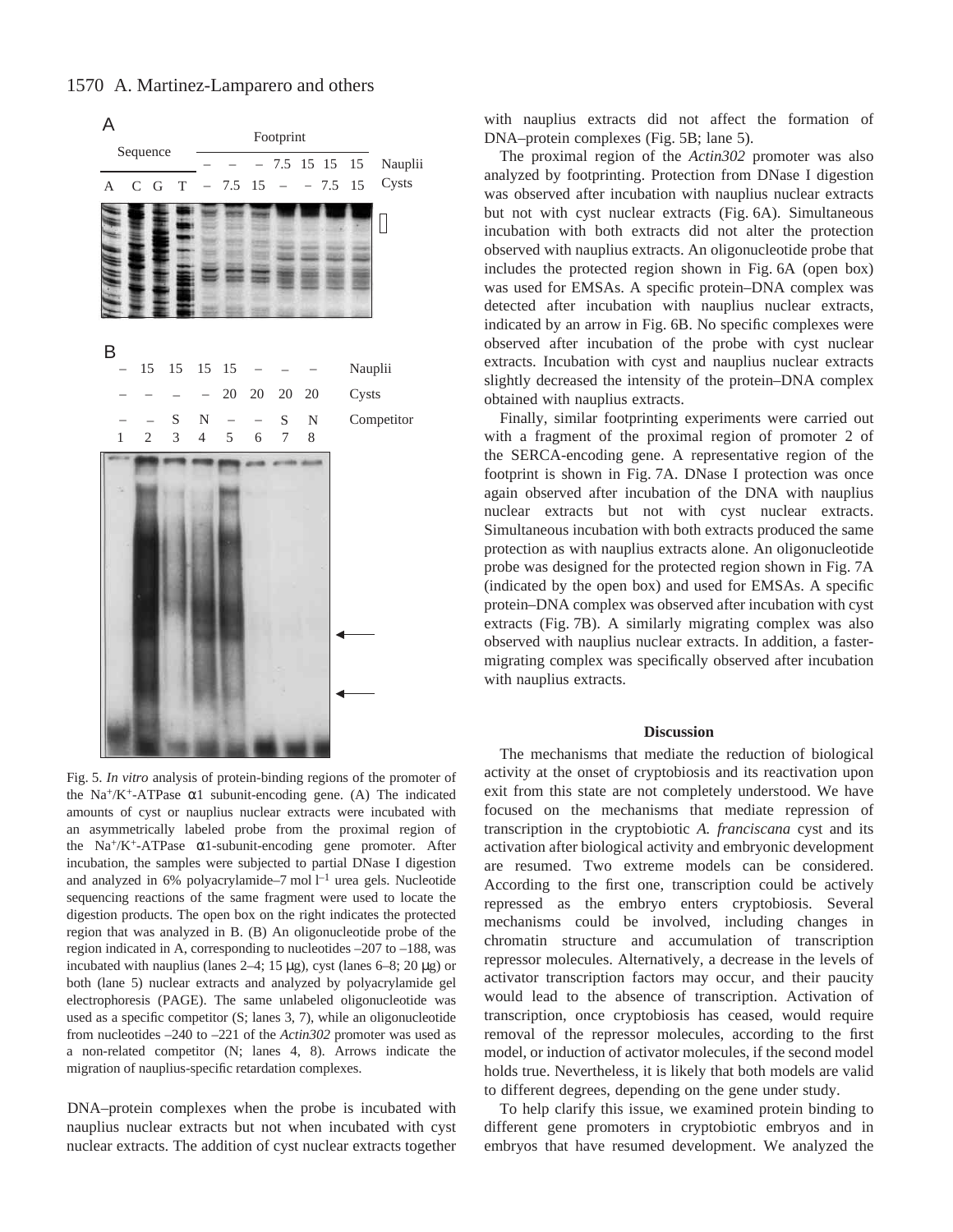



promoters of three genes whose expression is known to be induced a few hours after cyst activation. We identified putative regulatory regions of these promoters and subsequently analyzed the presence of proteins from cryptobiotic (cysts) or developing (nauplii) embryos that would bind to these regions.

Regulatory regions were initially identified by means of a functional analysis of the promoters in cultured mammalian cell lines. It is likely that some promoter regions that play an important regulatory role in *Artemia* are not recognized in mammalian cells, since the functionality of *Artemia* promoters in this heterologous system depends on the conservation of DNA–transcription factor interactions. Nevertheless, *Artemia* cell lines are not currently available. One example of the utility of this assay came from the study of the *Actin403* gene promoter. Functional analysis in mammalian cells allowed the identification of an activator element homologous to mammalian serum response element (Casero and Sastre, 2001). Subsequent studies led to the identification of cDNA clones coding for an *A. franciscana* protein homologous to the

## *Transcription regulation in Artemia cryptobiosis* 1571

Fig. 6. *In vitro* analysis of protein-binding regions of the *Actin302* proximal promoter region. (A) Nauplius or cyst nuclear extracts, or both, were incubated with an asymmetrically labeled probe from the proximal region of the *Actin302* gene promoter. After incubation, samples were partially digested with DNase I and analyzed in 6% polyacrylamide–7 mol  $l^{-1}$  urea gels. Sequencing reactions of the same promoter region were analyzed in parallel to determine the nature of the digestion products. The open box to the right indicates the migration corresponding to the probe used in B. (B) The region corresponding to the footprint shown in A (nucleotides –240 to –221) was used to synthesize an oligonucleotide probe, which was incubated with nauplius (15  $\mu$ g; lanes 2–4), cyst (20  $\mu$ g; lanes 6–8) or both nuclear extracts (lane 5). Complexes were analyzed by polyacrylamide gel electrophoresis (PAGE). 50 times excess of the same unlabeled oligonucleotide was used as a specific competitor (S; lanes 3, 7). An oligonucleotide corresponding to nucleotides –207 to  $-188$  of the Na<sup>+</sup>/K<sup>+</sup>-ATPase  $\alpha$ 1-subunit-encoding gene promoter was used as a non-specific competitor (N; lanes 4, 8). The arrow indicates the specific retardation complex obtained after incubation with nauplius nuclear extracts.

serum response factor, the transcription factor that binds to the serum response element (Casero and Sastre, 2000).

Our second approach consisted of identifying proteinbinding regions in the promoters through footprinting analysis. This is a homologous system in which *Artemia* proteins are assayed on *Artemia* DNA, but the system does not provide information about the functionality of the interactions. Putative protein-binding regions identified by either of these two criteria were confirmed by EMSAs. This confirmation is particularly relevant when the regions were previously identified by functional assays in mammalian cells, since it shows that these regions also have the capacity to specifically bind proteins from *Artemia* extracts, suggesting the conservation of this interaction. Because of these limitations, the regions identified by these techniques may not be the most physiologically relevant in terms of gene regulation. Nevertheless, both techniques can detect regulatory regions that are useful for a comparative study of transcriptional regulation during cyst activation.

The presence of DNA-binding proteins in cyst and nauplius nuclear extracts was compared by EMSAs for those regions identified by functional assays. EMSAs and footprinting assays were used for the remaining regions. In all the cases analyzed, specific protein–DNA complexes were detected using nauplius nuclear extracts. These complexes were not detected using cyst nuclear extracts or were present in much smaller amounts. These results indicate that the expression of these DNAbinding proteins is induced after activation of cryptobiotic cysts. Footprinting analyses also detected other promoter regions that were protected when incubated with nauplius extracts and not when incubated with cyst extracts, although these data were not confirmed by EMSA (not shown). Analysis of the expression of the basal transcription factor TBP (Sastre, 1999) and of the DNA-binding activity of the sequencespecific transcription factor SRF (Casero and Sastre, 2000) also showed a significant increase between the cyst and nauplius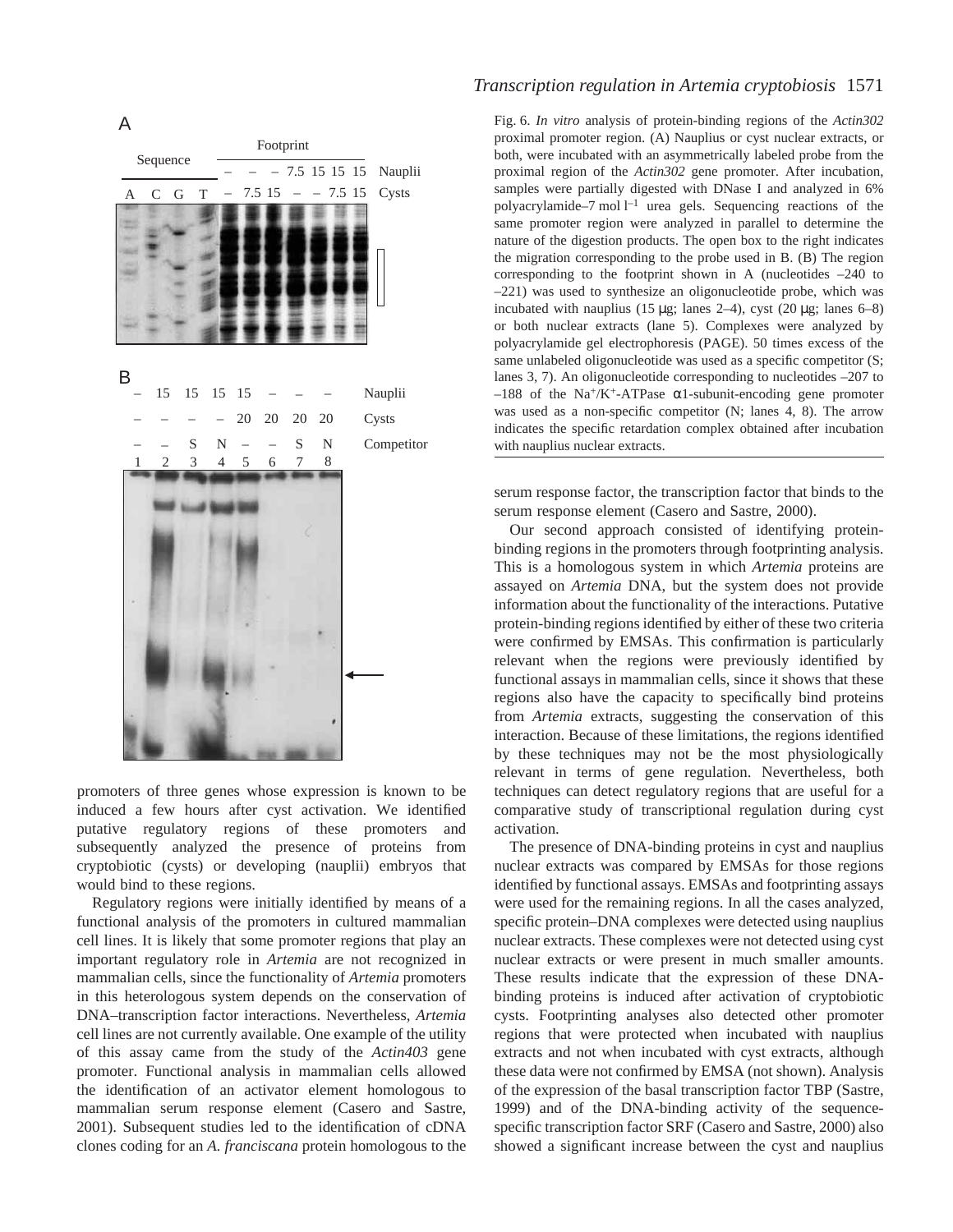1572 A. Martinez-Lamparero and others



stages. These results are consistent with the model that proposes the induction of expression and/or activity of transcription factors after cyst activation.

EMSA experiments using the SERCA promoter 2 and *Actin302* promoter probes detected the existence of DNAbinding proteins in cyst extracts. The binding of these proteins was not detected in footprinting experiments. At present, the functional significance of these protein–DNA interactions remains unknown. These proteins might exert an inhibitory function in the cysts, as predicted by one of the two hypotheses initially considered. In any case, the existence of these putative repressive interactions was not general for all the promoter regions analyzed.

The differences observed between cyst and nauplius extracts in the formation of DNA–protein complexes could also be due to the presence of some inhibitory factors in the cysts. This possibility was studied through the addition of cyst nuclear Fig. 7. *In vitro* analysis of protein-binding regions of promoter 2 of the sarco/endoplasmic reticulum Ca2+-ATPase (SERCA)-encoding gene. (A) The indicated amounts of cyst or nauplius nuclear extracts were incubated with an asymmetrically labeled probe derived from the proximal region of promoter 2 of the SERCA gene. Samples were subjected to limited digestion with DNase I before analysis in 6% polyacrylamide–7 mol  $l^{-1}$  urea gels. Sequencing reactions of the same promoter region were analyzed in parallel to identify DNase I digestion bands. The open box on the right indicates the protected region that was further analyzed in B. (B) An oligonucleotide probe corresponding to nucleotides –262 to –238 of promoter 2 of the SERCA gene was incubated with nauplius (lanes 2–6) or cyst (lanes 7–11) nuclear extracts and analyzed by polyacrylamide gel electrophoresis (PAGE). Fifty times excess unlabeled oligonucleotides were used as competitors. The same oligonucleotide used as probe was the specific competitor (S; lanes 5, 10), and an oligonucleotide corresponding to nucleotides –207 to –188 of the  $Na^{+}/K^{+}$ -ATPase  $\alpha$ 1 subunit gene promoter was the non-specific competitor (N; lanes 6, 11). Arrows indicate the migration of specific retardation complexes.

extracts to nauplius extracts to see if there was any interference with the formation of nauplius-specific DNA–protein complexes. No interference was detected in any of the DNase I protection experiments analyzed. Similarly, EMSAs with the Na+/K+-ATPase α1 subunit and *Actin302* proximal promoter probes showed no variation in nauplius-specific complexes after addition of cyst extracts. Only EMSAs using the *Actin302* distal promoter probe showed inhibition of the naupliusspecific retardation complexes after addition of cyst nuclear extracts. This probe formed a very abundant retardation complex with cyst extracts (Fig. 2). Simultaneous addition of cyst and nauplius extracts could produce either inhibition of the nauplius-specific complexes or a competition between cyst and nauplius DNA-binding proteins. The higher concentration or affinity of the cyst proteins may reduce the formation of the nauplius-specific complexes.

The results obtained in this study favor a model in which transcription factors are absent, or are present in very limited amounts, in the nuclei of cryptobiotic embryos. Activation of the cysts would lead to the induction of transcription factor expression and/or activity. Increases in activity could be due to post-translational modifications of existing transcription factors. Nuclear translocation of transcription factors may also occur, in a manner similar to the rapid translocation of the crystalline homologue p26 during cyst activation (Clegg et al., 1994, 1995). Increases in expression would be dependent on protein synthesis, which is known to be induced a few minutes after cyst activation (Tate and Marshall, 1991). The synthesis of some of these transcription factors could be directed by mRNAs stored in the cyst, which would make this process independent of transcription reactivation. In agreement with this idea, mRNAs coding for the SRF transcription factor have been found stored in cryptobiotic cysts at levels similar to those found in developing nauplii (Casero and Sastre, 2000).

The existence of transcription factor induction does not rule